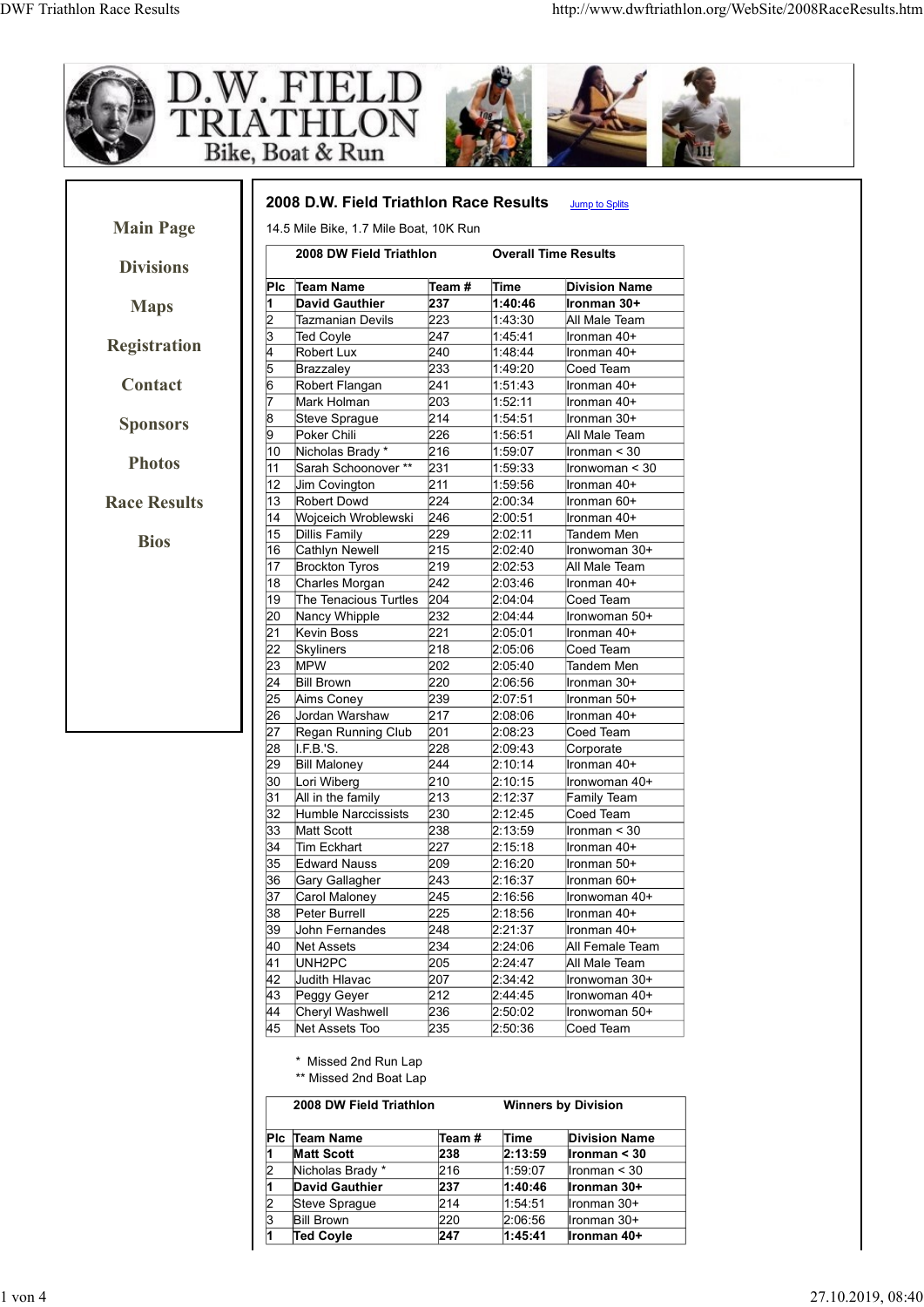| <b>DWF Triathlon Race Results</b> |                 |                                                                                                                                  |                                    |                                                                                                    |                                                                                            |
|-----------------------------------|-----------------|----------------------------------------------------------------------------------------------------------------------------------|------------------------------------|----------------------------------------------------------------------------------------------------|--------------------------------------------------------------------------------------------|
|                                   |                 |                                                                                                                                  |                                    |                                                                                                    |                                                                                            |
|                                   |                 |                                                                                                                                  |                                    |                                                                                                    |                                                                                            |
|                                   |                 |                                                                                                                                  |                                    |                                                                                                    |                                                                                            |
|                                   |                 |                                                                                                                                  |                                    |                                                                                                    |                                                                                            |
|                                   |                 |                                                                                                                                  |                                    |                                                                                                    |                                                                                            |
|                                   |                 |                                                                                                                                  |                                    |                                                                                                    | http://www.dwftriathlon.org/WebSite/2008RaceResults.htm                                    |
|                                   | $\vert$ 2       | Robert Lux                                                                                                                       | 240                                | 1:48:44                                                                                            | Ironman 40+                                                                                |
|                                   | 13              | Robert Flangan                                                                                                                   | 241                                | 1:51:43                                                                                            | Ironman 40+                                                                                |
|                                   |                 | Mark Holman                                                                                                                      | 203<br>211                         | 1:52:11<br>1:59:56                                                                                 | Ironman 40+                                                                                |
|                                   |                 | Jim Covington<br>Wojceich Wroblewski                                                                                             | 246                                | 2:00:51                                                                                            | Ironman 40+<br>Ironman 40+                                                                 |
|                                   |                 | Charles Morgan                                                                                                                   | 242                                | 2:03:46                                                                                            | Ironman 40+                                                                                |
|                                   | 18              | Kevin Boss                                                                                                                       | 221                                | 2:05:01                                                                                            | Ironman 40+                                                                                |
|                                   |                 | Jordan Warshaw                                                                                                                   | 217                                | 2:08:06                                                                                            | Ironman 40+                                                                                |
|                                   | 10              | <b>Bill Maloney</b>                                                                                                              | 244                                | 2:10:14                                                                                            | Ironman 40+                                                                                |
|                                   | 11              | Tim Eckhart                                                                                                                      | 227                                | 2:15:18                                                                                            | Ironman 40+                                                                                |
|                                   | 12 <sup>°</sup> | Peter Burrell                                                                                                                    | 225                                | 2:18:56                                                                                            | Ironman 40+                                                                                |
|                                   | 13              | John Fernandes                                                                                                                   | 248<br>239                         | 2:21:37<br>2:07:51                                                                                 | Ironman 40+                                                                                |
|                                   | 12              | <b>Aims Coney</b><br><b>Edward Nauss</b>                                                                                         | 209                                | 2:16:20                                                                                            | Ironman 50+<br>Ironman 50+                                                                 |
|                                   | 11              | <b>Robert Dowd</b>                                                                                                               | 224                                | 2:00:34                                                                                            | Ironman 60+                                                                                |
|                                   | 2               | Gary Gallagher                                                                                                                   | 243                                | 2:16:37                                                                                            | Ironman 60+                                                                                |
|                                   |                 | <b>Cathlyn Newell</b>                                                                                                            | 215                                | 2:02:40                                                                                            | Ironwoman < 30                                                                             |
|                                   | 12              | Sarah Schoonover **                                                                                                              | 231                                | 1:59:33                                                                                            | Ironwoman < 30                                                                             |
|                                   |                 | Judith Hlavac                                                                                                                    | 207                                | 2:34:42                                                                                            | Ironwoman 30+                                                                              |
|                                   |                 | Lori Wiberg<br>Carol Maloney                                                                                                     | 210<br>245                         | 2:10:15<br>2:16:56                                                                                 | Ironwoman 40+<br>Ironwoman 40+                                                             |
|                                   | l3              | Peggy Geyer                                                                                                                      | 212                                | 2:44:45                                                                                            | Ironwoman 40+                                                                              |
|                                   |                 | Nancy Whipple                                                                                                                    | 232                                | 2:04:44                                                                                            | Ironwoman 50+                                                                              |
|                                   | 2               | Cheryl Washwell                                                                                                                  | 236                                | 2:50:02                                                                                            | Ironwoman 50+                                                                              |
|                                   |                 | <b>Dillis Family</b>                                                                                                             | 229                                | 2:02:11                                                                                            | <b>Tandem Men</b>                                                                          |
|                                   | 12              | <b>MPW</b>                                                                                                                       | 202                                | 2:05:40                                                                                            | Tandem Men                                                                                 |
|                                   |                 | I.F.B.'S.                                                                                                                        | 228                                | 2:09:43                                                                                            | Corporate                                                                                  |
|                                   |                 | <b>Tazmanian Devils</b>                                                                                                          | 223                                | 1:43:30                                                                                            | <b>All Male Team</b>                                                                       |
|                                   | 13              | Poker Chili<br><b>Brockton Tyros</b>                                                                                             | 226<br>219                         | 1:56:51<br>2:02:53                                                                                 | All Male Team<br>All Male Team                                                             |
|                                   |                 | UNH <sub>2</sub> PC                                                                                                              | 205                                | 2:24:47                                                                                            | All Male Team                                                                              |
|                                   |                 | <b>Net Assets</b>                                                                                                                | 234                                | 2:24:06                                                                                            | <b>All Female Team</b>                                                                     |
|                                   |                 | <b>Brazzaley</b>                                                                                                                 | 233                                | 1:49:20                                                                                            | Coed Team                                                                                  |
|                                   |                 | The Tenacious Turtles                                                                                                            | 204                                | 2:04:04                                                                                            | Coed Team                                                                                  |
|                                   | 3               | Skyliners                                                                                                                        | 218                                | 2:05:06                                                                                            | Coed Team                                                                                  |
|                                   |                 | Regan Running Club                                                                                                               | 201                                | 2:08:23                                                                                            | Coed Team                                                                                  |
|                                   | 5<br>16         | Humble Narccissists<br>Net Assets Too                                                                                            | 230<br>235                         | 2:12:45<br>2:50:36                                                                                 | Coed Team<br>Coed Team                                                                     |
|                                   |                 | All in the family                                                                                                                | 213                                | 2:12:37                                                                                            | <b>Family Team</b>                                                                         |
|                                   |                 | 2008 DW Field Triathlon<br><b>Team Name</b><br><b>Poker Chili</b><br>David Gauthier<br><b>Tazmanian Devils</b><br>Cathlyn Newell | Team #<br>226<br>237<br>223<br>215 | <b>Overall Bike Split Results</b><br><b>Bike Split</b><br>0:37:38<br>0:38:16<br>0:39:17<br>0:39:27 | <b>Division Name</b><br>All Male Team<br>Ironman 30+<br>All Male Team<br>$l$ ronwoman < 30 |
|                                   |                 |                                                                                                                                  | 229                                |                                                                                                    |                                                                                            |
|                                   |                 | Dillis Family<br>Mark Holman                                                                                                     | 203                                | 0:39:40<br>0:40:16                                                                                 | Tandem Men<br>Ironman 40+                                                                  |
|                                   |                 | Robert Lux                                                                                                                       | 240                                | 0:40:21                                                                                            | Ironman 40+                                                                                |
|                                   |                 | Robert Flangan                                                                                                                   | 241                                | 0:40:24                                                                                            | Ironman 40+                                                                                |
|                                   |                 |                                                                                                                                  | 247                                | 0:40:31                                                                                            | Ironman 40+                                                                                |
|                                   |                 | <b>Ted Coyle</b>                                                                                                                 |                                    |                                                                                                    |                                                                                            |
|                                   |                 | Steve Sprague<br>lim Covington                                                                                                   | 214<br>211                         | 0:40:47<br>0.41.57                                                                                 | Ironman 30+<br>$l$ ronman $40+$                                                            |

| $\overline{2}$          | <b>MPW</b>                       |                  | 202                | 2:05:40           | Tandem Men                        |
|-------------------------|----------------------------------|------------------|--------------------|-------------------|-----------------------------------|
| 1                       | I.F.B.'S.                        |                  | 228                | 2:09:43           | Corporate                         |
| 1                       | <b>Tazmanian Devils</b>          |                  | 223                | 1:43:30           | <b>All Male Team</b>              |
| $\overline{2}$          | Poker Chili                      |                  | 226                | 1:56:51           | All Male Team                     |
| 3                       | <b>Brockton Tyros</b>            |                  | 219                | 2:02:53           | All Male Team                     |
| 4                       | UNH <sub>2</sub> PC              |                  | 205                | 2:24:47           | All Male Team                     |
| $\mathbf{1}$            | <b>Net Assets</b>                |                  | 234                | 2:24:06           | All Female Team                   |
| 1                       | <b>Brazzaley</b>                 |                  | 233                | 1:49:20           | <b>Coed Team</b>                  |
| $\overline{2}$          | The Tenacious Turtles            |                  | 204                | 2:04:04           | Coed Team                         |
| $\overline{3}$          | Skyliners                        |                  | 218                | 2:05:06           | Coed Team                         |
| 4                       | Regan Running Club               |                  | 201                | 2:08:23           | Coed Team                         |
| 5                       | Humble Narccissists              |                  | 230                | 2:12:45           | Coed Team                         |
| 6                       | Net Assets Too                   |                  | 235                | 2:50:36           | Coed Team                         |
| $\overline{\mathbf{1}}$ | All in the family                |                  | 213                | 2:12:37           | <b>Family Team</b>                |
|                         | 2008 DW Field Triathlon          |                  |                    |                   | <b>Overall Bike Split Results</b> |
|                         | <b>Team Name</b>                 | Team#            |                    | <b>Bike Split</b> | <b>Division Name</b>              |
|                         | <b>Poker Chili</b>               | 226              | 0:37:38            |                   | All Male Team                     |
|                         | David Gauthier                   | 237              | 0:38:16            |                   | Ironman 30+                       |
|                         | <b>Tazmanian Devils</b>          | 223              | 0:39:17            |                   | All Male Team                     |
|                         | Cathlyn Newell                   | 215              | 0:39:27            |                   | $\sqrt{\text{Ironwoman}}$ < 30    |
|                         | <b>Dillis Family</b>             | 229              | 0.39.40            |                   | Tandem Men                        |
|                         | Mark Holman                      | 203              | 0:40:16            |                   | ∥ronman 40+                       |
|                         | Robert Lux                       | 240              | 0:40:21            |                   | Ironman 40+                       |
|                         | Robert Flangan                   | 241              | 0:40:24            |                   | Ironman 40+                       |
|                         | <b>Ted Coyle</b>                 | 247              | 0:40:31            |                   | Ironman 40+                       |
|                         | Steve Sprague                    | 214              | 0:40:47            |                   | ∥ronman 30+                       |
|                         | Jim Covington                    | 211              | 0:41:57            |                   | Ironman 40+                       |
|                         | Brazzaley                        | 233              | 0:43:49            |                   | Coed Team                         |
|                         |                                  | $\overline{2}10$ |                    |                   |                                   |
|                         | Lori Wiberg                      |                  | 0:44:23            |                   | Ironwoman 40+                     |
|                         | Charles Morgan                   | 242              | 0:44:33            |                   | Ironman 40+                       |
|                         | Wojceich Wroblewski              | 246              | 0:44:33            |                   | ∥ronman 40+                       |
|                         | <b>Robert Dowd</b>               | 224              | 0:44:37            |                   | Ironman 60+                       |
|                         | Nancy Whipple                    | 232              | 0:44:45            |                   | Ironwoman 50+                     |
|                         | John Fernandes                   | 248              | 0:44:59            |                   | Ironman 40+<br>Ironman 40+        |
|                         | Tim Eckhart<br><b>Matt Scott</b> | 227              | 0:45:12            |                   | Ironman < 30                      |
|                         |                                  | 238              | 0:45:54            |                   |                                   |
|                         | Sarah Schoonover                 | 231              | 0:46:13            |                   | Ironwoman < 30                    |
|                         | Kevin Boss                       | 221              | 0:48:13            |                   | Ironman 40+                       |
|                         | Aims Coney                       | 239<br>220       | 0:49:03<br>0:49:11 |                   | Ironman 50+<br>Ironman 30+        |
|                         | <b>Bill Brown</b>                |                  |                    |                   |                                   |
|                         | Jordan Warshaw                   | 217              | 0:49:34            |                   | Ironman 40+                       |
|                         | The Tenacious Turtles            | 204<br>219       | 0:50:10<br>0:50:33 |                   | Coed Team                         |
|                         | <b>Brockton Tyros</b>            |                  |                    |                   | All Male Team                     |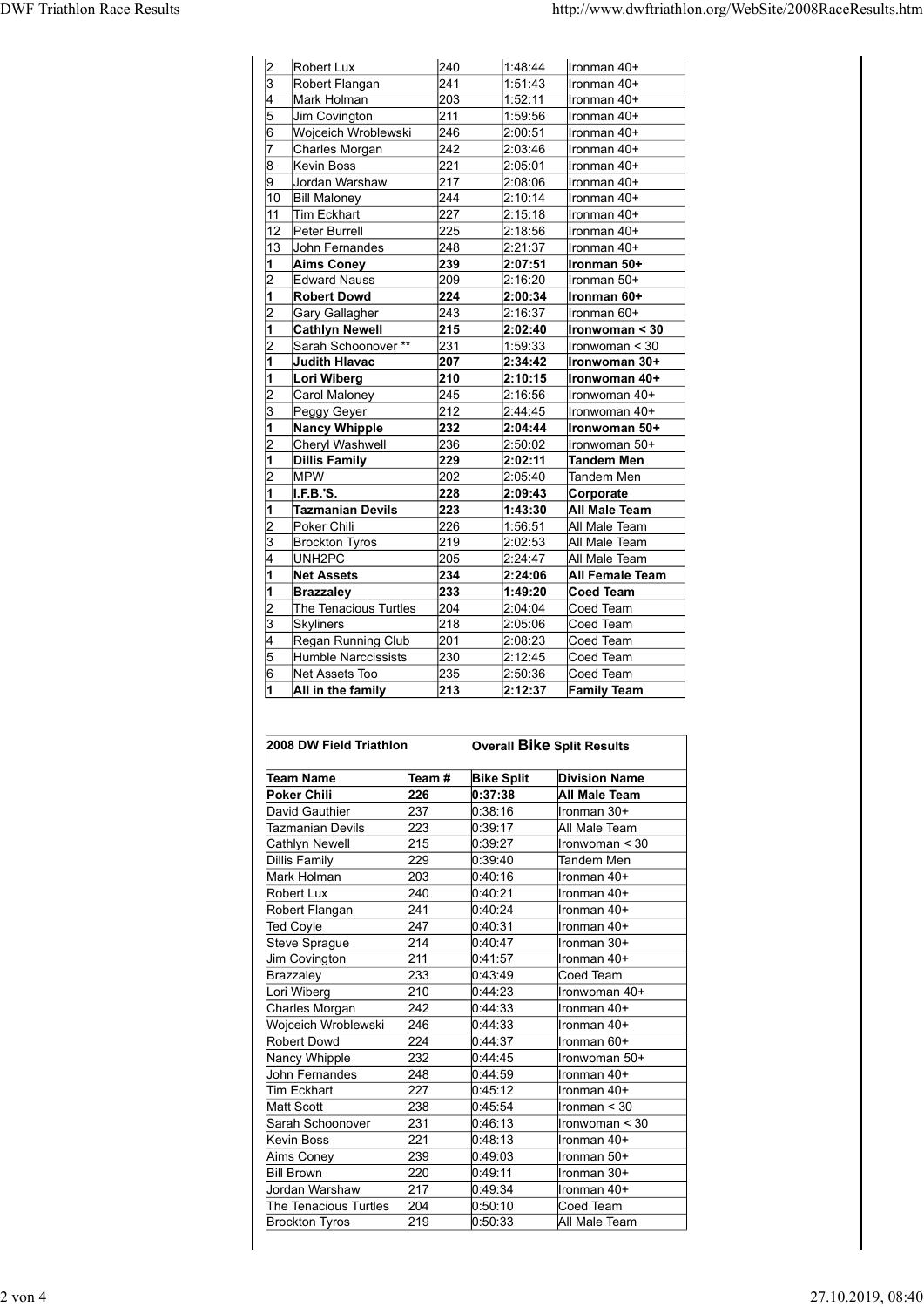| http://www.dwftriathlon.org/WebSite/2008RaceResults.htm<br>Skyliners<br>218<br>0:50:34<br>Coed Team<br>All in the family<br>213<br>0:50:40<br>Family Team<br>243<br>0.50:40<br><b>Gary Gallagher</b><br>Ironman 60+<br>245<br>0:51:10<br>Carol Maloney<br>Ironwoman 40+<br>244<br><b>Bill Maloney</b><br>0:51:15<br>Ironman 40+<br>209<br>Ironman 50+<br><b>Edward Nauss</b><br>0:51:25<br>225<br>Peter Burrell<br>0:51:55<br>Ironman 40+<br>201<br>Regan Running Club<br>0:52:24<br>Coed Team<br>216<br>0:52:25<br>Nicholas Brady*<br>Ironman $<$ 30<br>212<br>0:53:39<br>Peggy Geyer<br>Ironwoman 40+<br>236<br>Cheryl Washwell<br>0:53:46<br>Ironwoman 50+<br>202<br>0:53:53<br><b>MPW</b><br>Tandem Men<br>230<br>Humble Narccissists<br>0:55:03<br>Coed Team<br>207<br>0:56:17<br>Judith Hlavac<br>Ironwoman 30+<br>228<br>I.F.B.'S.<br>0:59:35<br>Corporate<br>234<br>All Female Team<br><b>Net Assets</b><br>1:03:06<br>UNH2PC<br>205<br>1:07:50<br>All Male Team<br>235<br>Net Assets Too<br>1:23:33<br>Coed Team |                                   |  |  |
|---------------------------------------------------------------------------------------------------------------------------------------------------------------------------------------------------------------------------------------------------------------------------------------------------------------------------------------------------------------------------------------------------------------------------------------------------------------------------------------------------------------------------------------------------------------------------------------------------------------------------------------------------------------------------------------------------------------------------------------------------------------------------------------------------------------------------------------------------------------------------------------------------------------------------------------------------------------------------------------------------------------------------|-----------------------------------|--|--|
|                                                                                                                                                                                                                                                                                                                                                                                                                                                                                                                                                                                                                                                                                                                                                                                                                                                                                                                                                                                                                           |                                   |  |  |
|                                                                                                                                                                                                                                                                                                                                                                                                                                                                                                                                                                                                                                                                                                                                                                                                                                                                                                                                                                                                                           | <b>DWF Triathlon Race Results</b> |  |  |
|                                                                                                                                                                                                                                                                                                                                                                                                                                                                                                                                                                                                                                                                                                                                                                                                                                                                                                                                                                                                                           |                                   |  |  |
|                                                                                                                                                                                                                                                                                                                                                                                                                                                                                                                                                                                                                                                                                                                                                                                                                                                                                                                                                                                                                           |                                   |  |  |
|                                                                                                                                                                                                                                                                                                                                                                                                                                                                                                                                                                                                                                                                                                                                                                                                                                                                                                                                                                                                                           |                                   |  |  |
|                                                                                                                                                                                                                                                                                                                                                                                                                                                                                                                                                                                                                                                                                                                                                                                                                                                                                                                                                                                                                           |                                   |  |  |
|                                                                                                                                                                                                                                                                                                                                                                                                                                                                                                                                                                                                                                                                                                                                                                                                                                                                                                                                                                                                                           |                                   |  |  |
|                                                                                                                                                                                                                                                                                                                                                                                                                                                                                                                                                                                                                                                                                                                                                                                                                                                                                                                                                                                                                           |                                   |  |  |
|                                                                                                                                                                                                                                                                                                                                                                                                                                                                                                                                                                                                                                                                                                                                                                                                                                                                                                                                                                                                                           |                                   |  |  |
|                                                                                                                                                                                                                                                                                                                                                                                                                                                                                                                                                                                                                                                                                                                                                                                                                                                                                                                                                                                                                           |                                   |  |  |
|                                                                                                                                                                                                                                                                                                                                                                                                                                                                                                                                                                                                                                                                                                                                                                                                                                                                                                                                                                                                                           |                                   |  |  |
|                                                                                                                                                                                                                                                                                                                                                                                                                                                                                                                                                                                                                                                                                                                                                                                                                                                                                                                                                                                                                           |                                   |  |  |
|                                                                                                                                                                                                                                                                                                                                                                                                                                                                                                                                                                                                                                                                                                                                                                                                                                                                                                                                                                                                                           |                                   |  |  |
|                                                                                                                                                                                                                                                                                                                                                                                                                                                                                                                                                                                                                                                                                                                                                                                                                                                                                                                                                                                                                           |                                   |  |  |
|                                                                                                                                                                                                                                                                                                                                                                                                                                                                                                                                                                                                                                                                                                                                                                                                                                                                                                                                                                                                                           |                                   |  |  |
|                                                                                                                                                                                                                                                                                                                                                                                                                                                                                                                                                                                                                                                                                                                                                                                                                                                                                                                                                                                                                           |                                   |  |  |
|                                                                                                                                                                                                                                                                                                                                                                                                                                                                                                                                                                                                                                                                                                                                                                                                                                                                                                                                                                                                                           |                                   |  |  |
|                                                                                                                                                                                                                                                                                                                                                                                                                                                                                                                                                                                                                                                                                                                                                                                                                                                                                                                                                                                                                           |                                   |  |  |
|                                                                                                                                                                                                                                                                                                                                                                                                                                                                                                                                                                                                                                                                                                                                                                                                                                                                                                                                                                                                                           |                                   |  |  |
|                                                                                                                                                                                                                                                                                                                                                                                                                                                                                                                                                                                                                                                                                                                                                                                                                                                                                                                                                                                                                           |                                   |  |  |
|                                                                                                                                                                                                                                                                                                                                                                                                                                                                                                                                                                                                                                                                                                                                                                                                                                                                                                                                                                                                                           |                                   |  |  |
|                                                                                                                                                                                                                                                                                                                                                                                                                                                                                                                                                                                                                                                                                                                                                                                                                                                                                                                                                                                                                           |                                   |  |  |
|                                                                                                                                                                                                                                                                                                                                                                                                                                                                                                                                                                                                                                                                                                                                                                                                                                                                                                                                                                                                                           |                                   |  |  |
|                                                                                                                                                                                                                                                                                                                                                                                                                                                                                                                                                                                                                                                                                                                                                                                                                                                                                                                                                                                                                           |                                   |  |  |
|                                                                                                                                                                                                                                                                                                                                                                                                                                                                                                                                                                                                                                                                                                                                                                                                                                                                                                                                                                                                                           |                                   |  |  |
|                                                                                                                                                                                                                                                                                                                                                                                                                                                                                                                                                                                                                                                                                                                                                                                                                                                                                                                                                                                                                           |                                   |  |  |
|                                                                                                                                                                                                                                                                                                                                                                                                                                                                                                                                                                                                                                                                                                                                                                                                                                                                                                                                                                                                                           |                                   |  |  |
|                                                                                                                                                                                                                                                                                                                                                                                                                                                                                                                                                                                                                                                                                                                                                                                                                                                                                                                                                                                                                           |                                   |  |  |
|                                                                                                                                                                                                                                                                                                                                                                                                                                                                                                                                                                                                                                                                                                                                                                                                                                                                                                                                                                                                                           |                                   |  |  |
|                                                                                                                                                                                                                                                                                                                                                                                                                                                                                                                                                                                                                                                                                                                                                                                                                                                                                                                                                                                                                           |                                   |  |  |
|                                                                                                                                                                                                                                                                                                                                                                                                                                                                                                                                                                                                                                                                                                                                                                                                                                                                                                                                                                                                                           |                                   |  |  |
|                                                                                                                                                                                                                                                                                                                                                                                                                                                                                                                                                                                                                                                                                                                                                                                                                                                                                                                                                                                                                           |                                   |  |  |
|                                                                                                                                                                                                                                                                                                                                                                                                                                                                                                                                                                                                                                                                                                                                                                                                                                                                                                                                                                                                                           |                                   |  |  |
|                                                                                                                                                                                                                                                                                                                                                                                                                                                                                                                                                                                                                                                                                                                                                                                                                                                                                                                                                                                                                           |                                   |  |  |
|                                                                                                                                                                                                                                                                                                                                                                                                                                                                                                                                                                                                                                                                                                                                                                                                                                                                                                                                                                                                                           |                                   |  |  |
|                                                                                                                                                                                                                                                                                                                                                                                                                                                                                                                                                                                                                                                                                                                                                                                                                                                                                                                                                                                                                           |                                   |  |  |
|                                                                                                                                                                                                                                                                                                                                                                                                                                                                                                                                                                                                                                                                                                                                                                                                                                                                                                                                                                                                                           |                                   |  |  |
|                                                                                                                                                                                                                                                                                                                                                                                                                                                                                                                                                                                                                                                                                                                                                                                                                                                                                                                                                                                                                           |                                   |  |  |
|                                                                                                                                                                                                                                                                                                                                                                                                                                                                                                                                                                                                                                                                                                                                                                                                                                                                                                                                                                                                                           |                                   |  |  |
|                                                                                                                                                                                                                                                                                                                                                                                                                                                                                                                                                                                                                                                                                                                                                                                                                                                                                                                                                                                                                           |                                   |  |  |
|                                                                                                                                                                                                                                                                                                                                                                                                                                                                                                                                                                                                                                                                                                                                                                                                                                                                                                                                                                                                                           |                                   |  |  |
| 2008 DW Field Triathlon<br><b>Overall Boat Split Results</b>                                                                                                                                                                                                                                                                                                                                                                                                                                                                                                                                                                                                                                                                                                                                                                                                                                                                                                                                                              |                                   |  |  |
|                                                                                                                                                                                                                                                                                                                                                                                                                                                                                                                                                                                                                                                                                                                                                                                                                                                                                                                                                                                                                           |                                   |  |  |
| <b>Boat Split</b> Division Name<br>Team #<br><b>Team Name</b>                                                                                                                                                                                                                                                                                                                                                                                                                                                                                                                                                                                                                                                                                                                                                                                                                                                                                                                                                             |                                   |  |  |
| <b>Robert Flangan</b><br>241<br>0:18:50<br>Ironman 40+                                                                                                                                                                                                                                                                                                                                                                                                                                                                                                                                                                                                                                                                                                                                                                                                                                                                                                                                                                    |                                   |  |  |
| 230<br>Humble Narccissists<br>0:19:27<br>Coed Team                                                                                                                                                                                                                                                                                                                                                                                                                                                                                                                                                                                                                                                                                                                                                                                                                                                                                                                                                                        |                                   |  |  |
| 211<br>0:19:30<br>Ironman 40+<br>Jim Covington                                                                                                                                                                                                                                                                                                                                                                                                                                                                                                                                                                                                                                                                                                                                                                                                                                                                                                                                                                            |                                   |  |  |
| 221<br>Kevin Boss<br>0:19:33<br>Ironman 40+                                                                                                                                                                                                                                                                                                                                                                                                                                                                                                                                                                                                                                                                                                                                                                                                                                                                                                                                                                               |                                   |  |  |
| Mark Holman<br>203<br>0:20:10<br>Ironman 40+                                                                                                                                                                                                                                                                                                                                                                                                                                                                                                                                                                                                                                                                                                                                                                                                                                                                                                                                                                              |                                   |  |  |
| 223<br>0:21:34<br><b>Tazmanian Devils</b><br>All Male Team                                                                                                                                                                                                                                                                                                                                                                                                                                                                                                                                                                                                                                                                                                                                                                                                                                                                                                                                                                |                                   |  |  |
| 220<br><b>Bill Brown</b><br>0:22:27<br>Ironman 30+                                                                                                                                                                                                                                                                                                                                                                                                                                                                                                                                                                                                                                                                                                                                                                                                                                                                                                                                                                        |                                   |  |  |
| 237<br>0:22:40<br>Ironman 30+<br>David Gauthier                                                                                                                                                                                                                                                                                                                                                                                                                                                                                                                                                                                                                                                                                                                                                                                                                                                                                                                                                                           |                                   |  |  |
| 234<br>All Female Team<br>0:22:50<br>Net Assets                                                                                                                                                                                                                                                                                                                                                                                                                                                                                                                                                                                                                                                                                                                                                                                                                                                                                                                                                                           |                                   |  |  |
| 233<br>0:23:03<br>Coed Team<br>Brazzaley<br>239<br>0.23.32<br>Ironman 50+<br>Aims Coney                                                                                                                                                                                                                                                                                                                                                                                                                                                                                                                                                                                                                                                                                                                                                                                                                                                                                                                                   |                                   |  |  |

| <b>Bill Maloney</b>                   | 244        | 0:51:15           | Ironman 40+                       |
|---------------------------------------|------------|-------------------|-----------------------------------|
| <b>Edward Nauss</b>                   | 209        | 0:51:25           | Ironman 50+                       |
| Peter Burrell                         | 225        | 0:51:55           | Ironman 40+                       |
| Regan Running Club                    | 201        | 0:52:24           | Coed Team                         |
| Nicholas Brady*                       | 216        | 0:52:25           | Ironman < 30                      |
| Peggy Geyer                           | 212        | 0:53:39           | Ironwoman 40+                     |
| Cheryl Washwell                       | 236        | 0:53:46           | Ironwoman 50+                     |
| <b>MPW</b>                            | 202        | 0:53:53           | Tandem Men                        |
| Humble Narccissists                   | 230        | 0:55:03           | Coed Team                         |
| <b>Judith Hlavac</b>                  | 207        | 0:56:17           | Ironwoman 30+                     |
| I.F.B.'S.                             | 228        | 0:59:35           | Corporate                         |
| <b>Net Assets</b>                     | 234        | 1:03:06           | All Female Team                   |
| UNH <sub>2PC</sub>                    | 205        | 1:07:50           | All Male Team                     |
| Net Assets Too                        | 235        | 1:23:33           | Coed Team                         |
| 2008 DW Field Triathlon               |            |                   | <b>Overall Boat Split Results</b> |
|                                       |            |                   |                                   |
| <b>Team Name</b>                      | Team #     | <b>Boat Split</b> | <b>Division Name</b>              |
| <b>Robert Flangan</b>                 | 241        | 0:18:50           | Ironman 40+                       |
| Humble Narccissists                   | 230        | 0:19:27           | Coed Team                         |
| Jim Covington                         | 211        | 0:19:30           | Ironman 40+                       |
| Kevin Boss                            | 221        | 0:19:33           | Ironman 40+                       |
| Mark Holman                           | 203        | 0:20:10           | Ironman 40+                       |
| Tazmanian Devils                      | 223        | 0:21:34           | All Male Team                     |
| <b>Bill Brown</b>                     | 220        | 0:22:27           | Ironman 30+                       |
| David Gauthier                        | 237        | 0:22:40           | Ironman 30+                       |
| <b>Net Assets</b>                     | 234        | 0:22:50           | All Female Team                   |
| Brazzaley                             | 233        | 0:23:03           | Coed Team                         |
| Aims Coney                            | 239        | 0.23.32           | Ironman 50+                       |
| Regan Running Club                    | 201        | 0:23:42           | Coed Team                         |
| <b>Ted Coyle</b>                      | 247        | 0:23:47           | Ironman 40+                       |
| Steve Sprague                         | 214        | 0.24.01           | Ironman 30+                       |
| <b>Robert Lux</b>                     | 240        | 0:24:19           | llronman 40+                      |
| Nancy Whipple                         | 232        | 0.25:10           | Ironwoman 50+                     |
| The Tenacious Turtles                 | 204        | 0:25:28           | Coed Team                         |
| Gary Gallagher                        | 243        | 0:25:50           | Ironman 60+                       |
| UNH2PC                                | 205        | 0:25:57           | All Male Team                     |
| John Fernandes                        | 248        | 0:26:00           | Ironman 40+                       |
| Wojceich Wroblewski                   | 246        | 0:26:03           | Ironman 40+                       |
| <b>Robert Dowd</b>                    | 224        | 0:26:15           | Ironman 60+                       |
| Carol Maloney                         | 245        | 0:26:52           | Ironwoman 40+                     |
|                                       |            |                   |                                   |
| <b>Bill Maloney</b><br>Charles Morgan | 244<br>242 | 0.26:57           | Ironman 40+<br>Ironman 40+        |
|                                       |            | 0:27:11           |                                   |
| All in the family                     | 213        | 0.27:21           | Family Team                       |
| Net Assets Too                        | 235        | 0:27:39           | Coed Team                         |
| <b>Skyliners</b>                      | 218        | 0.27:45           | Coed Team                         |
| <b>Matt Scott</b>                     | 238        | 0:28:05           | Ironman $<$ 30                    |
| Lori Wiberg                           | 210        | 0.28.19           | Ironwoman 40+                     |
| Jordan Warshaw                        | 217        | 0:28:42           | Ironman 40+                       |
| <b>Brockton Tyros</b>                 | 219        | 0:29:23           | All Male Team                     |
| Poker Chili                           | 226        | 0:29:28           | All Male Team                     |
| <b>Dillis Family</b>                  | 229        | 0.29:46           | Tandem Men                        |
| Cheryl Washwell                       | 236        | 0:29:53           | Ironwoman 50+                     |
| Peter Burrell                         | 225        | 0.30:10           | Ironman 40+                       |
| I.F.B.'S.                             | 228        | 0.30:16           | Corporate                         |
| <b>Edward Nauss</b>                   | 209        | 0:30:49           | Ironman 50+                       |
| <b>MPW</b>                            | 202        | 0:30:53           | Tandem Men                        |
| Cathlyn Newell                        | 215        | 0:32:37           | Ironwoman $<$ 30                  |
| Tim Eckhart                           | 227        | 0:32:57           | Ironman 40+                       |
| Nicholas Brady                        | 216        | 0.33:00           | Ironman $<$ 30                    |
| Peggy Geyer                           | 212        | 0.38.48           | Ironwoman 40+                     |
| Judith Hlavac                         | 207        | 0.43.43           | Ironwoman 30+                     |
| Sarah Schoonover **                   | 231        | 0:18:12           | Ironwoman $<$ 30                  |
| 2008 DW Field Triathlon               |            |                   | <b>Overall Run Split Results</b>  |